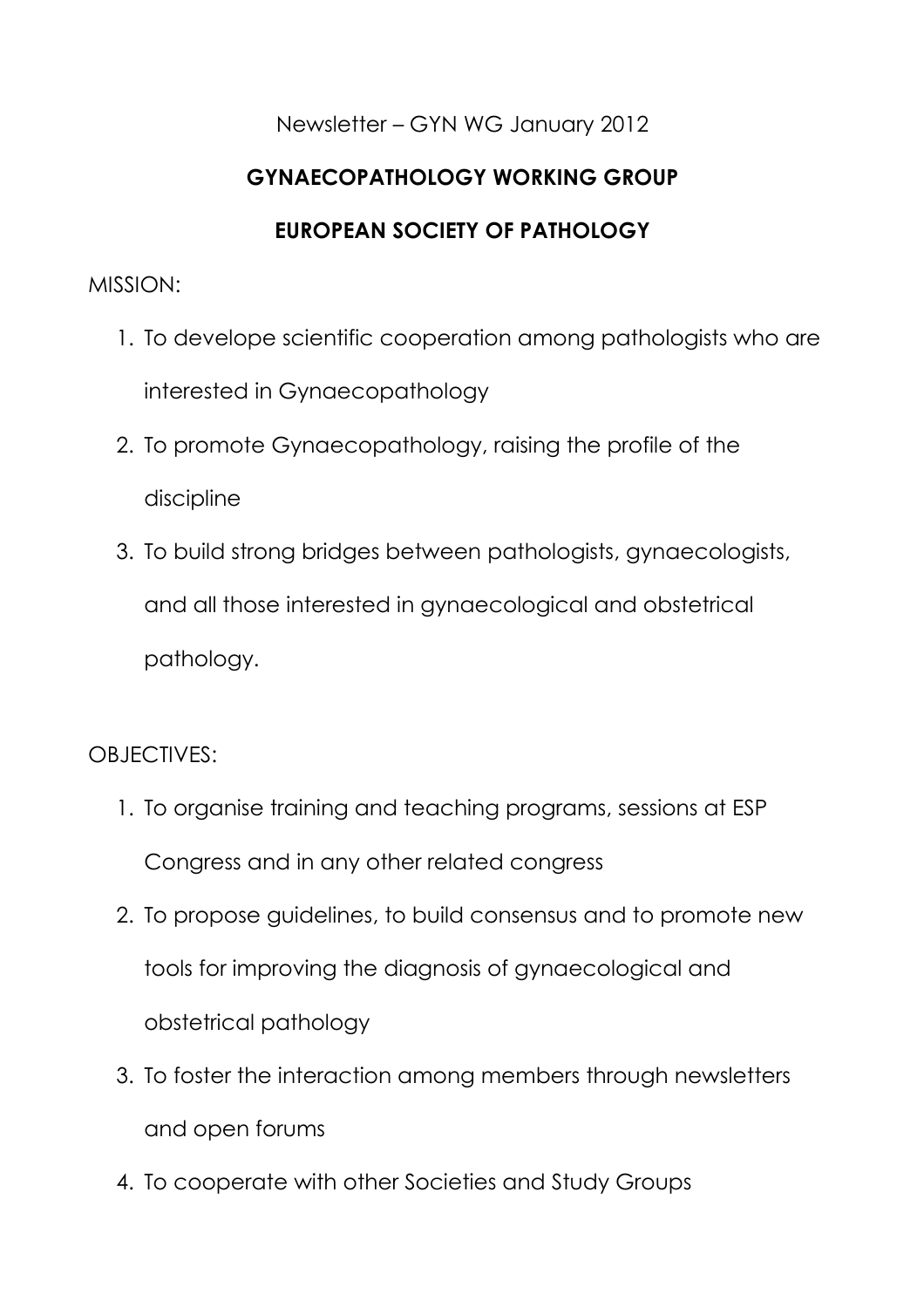### **OFFICERS**

*Chair*:

Harry Hollema, The Netherlands (h.hollema@umcg.nl)

*Secretary/Elected Chair*:

Maria Rosaria Raspollini, Italy (mariarosaria.raspollini@unifi.i)

*Past Chair*:

Jaume Ordi, Spain (jordi@clinic.ub.es)

### **MEMBERSHIP**

The Gynaecopatholgy WG has a mailing list.

Please consider that to be a member of WG, ESP membership is a prerequisite. Application for ESP by web site http://esp-pathology.org. IF YOU WOULD LIKE TO JOIN OUR WG OR YOUR NAME DOES NOT APPEAR IN THE FOLLOWING LIST, PLEASE SEND AN E.MAIL TO THE SECRETARY (mariarosaria.raspollini@unifi.it) FILLING THE "MEMBERSHIP UPDATE SHEET" (see below).

In order to be included in the activities of future meetings, members are asked to provide their areas of special intestest or expertise and, if possible, a list of their publications, lectures, and organization of meetings during the last five years. We would also like to encourage the members of the WG to sign specific publications they like to be circulated among members.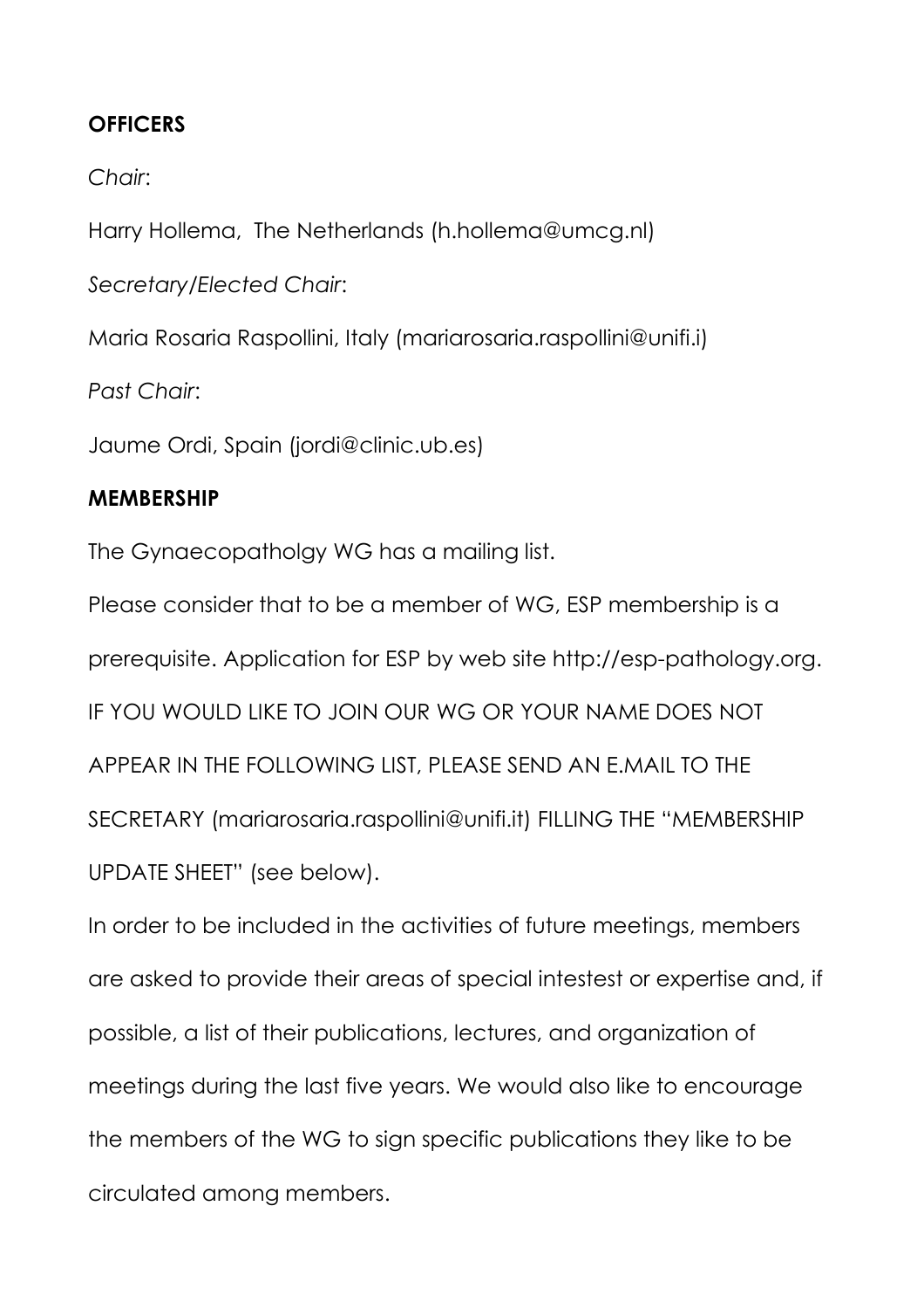# **Working Group of "Gynaecological Pathology"**

# **European Society of Pathology**

# **MEMBERSHIP UPDATE**

| Subject of interest                                                  |  |   |     |    |                 |
|----------------------------------------------------------------------|--|---|-----|----|-----------------|
|                                                                      |  |   |     |    |                 |
|                                                                      |  |   |     |    |                 |
| Do you think to take part to the next European Congress of Pathology |  |   |     |    |                 |
| (Prague, 8-12 september 2012)                                        |  | Ś | yes | no | not yet decided |

Please send back to : mariarosaria.raspollini@unifi.it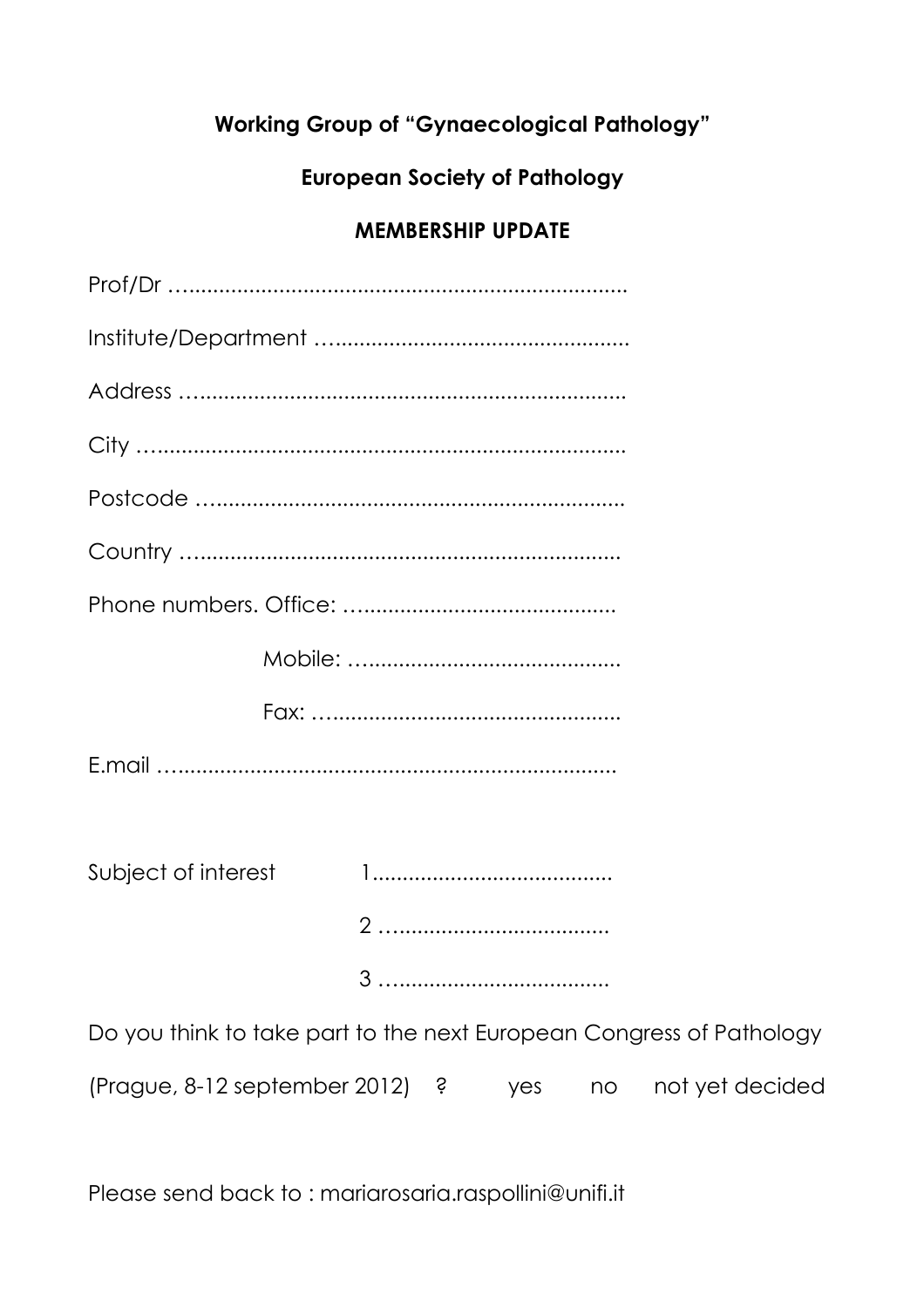## MEMBERS IN THE MAILING LIST

- Magda Hasan Abdelhamid Nasreldin Egypt dr\_magdanasr@yahoo.com
- Francesc Alameda Spain 86780@parcdesalutmar.cat
- Neli Baseska Republic of Macedonia nbaseska@gmail.com
- Christine Bergeron France bergeron@lab-cerba.com
- Veerle Bossuyt - [USA Veerle.bossuyt@yale.edu](mailto:USA-Veerle.bossuyt@yale.edu)
- Mariël Brinkhuis The Netherlands m.brinkhuis@laborpath.nl
- Olli Carpén Finland - [ocarpen@utu.fi](mailto:ocarpen@utu.fi)
- Bernard Czernobilsky Israel bc@pathol-lab.com
- Ben Davidson Norway bend@medisin.uio.no
- Mojgan Devouassoux-Shisheboran France mojgan.devouassoux@chulyon.fr
- Manfred Dietel Germany manfred.dietel@charite.de
- Eva Tejerina González Spain etejegon@telefonica.net
- Rosa Guarch Spain rguarcht@cfnavarra.es
- David Hardisson Spain dhardisson.hulp@salud.madrid.org
- Lars-Christian Horn Germany hornl@medizin.uni-leipzig.de
- Olav Karsten Vintermy Norway olav.vintermyr@helse-bergen.no
- Juri Kopolovic Israel- Prof. kopolovic@gmail.com
- Evanthia Kostopoulou Greece ekosto@med.uth.gr
- Katerina Kubelka Sabit Macedonia catkubelka@yahoo.co.uk
- Jolanta Kupryjanczyk Poland [jkupry@coi.waw.pl](mailto:jkupry@coi.waw.pl)
- Beatriz Lifschitz-Mercer Israel lifpat@tasmc.health.gov.il
- Thomas Löning Germany - [loening@albertinenpathologie.de](mailto:loening@albertinenpathologie.de)
- Simona Nunzia Losito Italy sim.los@tiscali.it
- Sanjiv Manek- United Kingdom smanek6014@aol.com
- Xavier Matias-Guiu Spain xmatias@arnau.scs.es
- Glenn McCluggage Northern Ireland glenn.mccluggage@belfasttrust.hscni.net
- Philippe Moerman Belgium Philippe.Moerman@uz.kuleuven.ac.be
- Eoghan Mooney Ireland emooney@nmh.ie
- Francisco Nogales Spain fnogales@goliat.ugr.es
- Esther Oliva USA eoliva@partners.org
- Kitty Pavlakis Greece epavlaki@med.uoa.gr
- Jaime Prat Spain jprat@santpau.cat
- Teresa Rivera Garcia Spain mtriverag@salud.madrid.org
- Maria Sotiropoulou Greece marsot2@yahoo.com
- Simona [Stolnicu Romania solnicu@gmx.net](mailto:STOLNICU-Romania-solnicu@gmx.net)
- Kari J. Syrjänen Finland kari.syrjanen@tyks.fi
- Alexander Tertychnyy Russia atertychnyy@yandex.ru
- Marie-Cécile Vacher-Lavenu France marie-cecile.vacherlavenu@cch.aphp.fr
- Katalin Vajda Hungary - [katalin.vajda@janoskorhaz.hu](mailto:katalin.vajda@janoskorhaz.hu)
- August Vidal i Bel Spain avidal@bellvitgehospital.cat
- Michael Wells United Kingdom m.wells@sheffield.ac.uk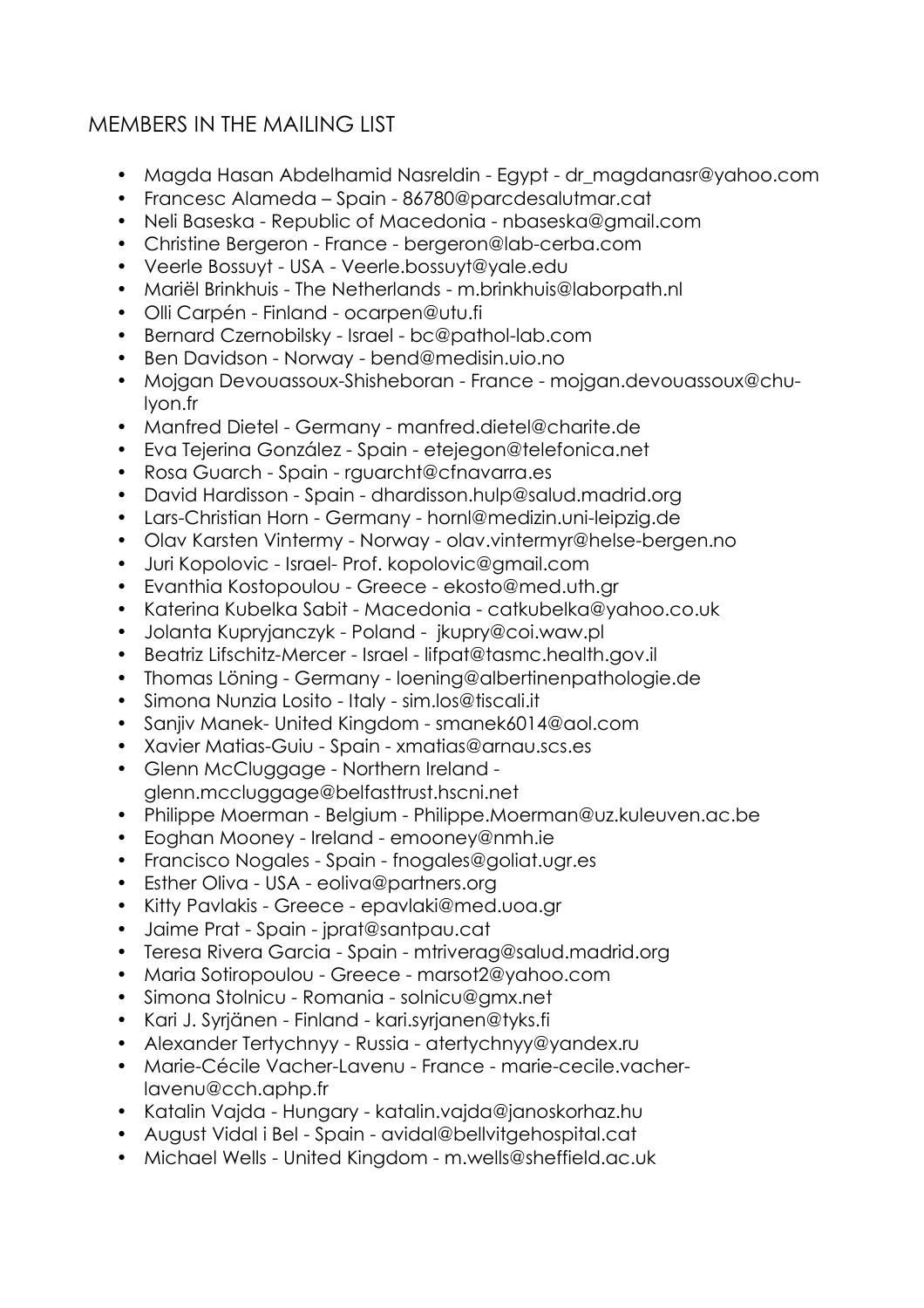### **24th CONGRESS OF ESP: Pathology – Science for Patients - Prague,**

## **Czech Republic (http://www.esp-congress.org/)**

The 24<sup>th</sup> European Congress of Pathology (ECP 2012) will be held in Prague Congress Centre, Prague, Czech Republic, from 8 to 12 September 2012. Prof Ales Ryska is the Chair of the Local Organizing Committee. The ESP will provide grants for ECP in Prague (http://www.esp-congress.org/bursaries.html). Deadlines: 2 April, 2012: deadline for early registration fee 16 April, 2012: deadline for abstract submission 2 July, 2012: second deadline for early registration fee 8 September, 2012: Opening Ceremony and Welcome Reception

The Gynaecopathology program is awaiting for final approval, but we can anticipate the following:

• Symposium: Non epithelial tumors of the ovary and pathology of the fallopian tube. Main topics include: sex cord stromal tumors, germ cell tumors; pathology of the falloppian tube, frozen sections of pelvic mass, yes or no, a debate.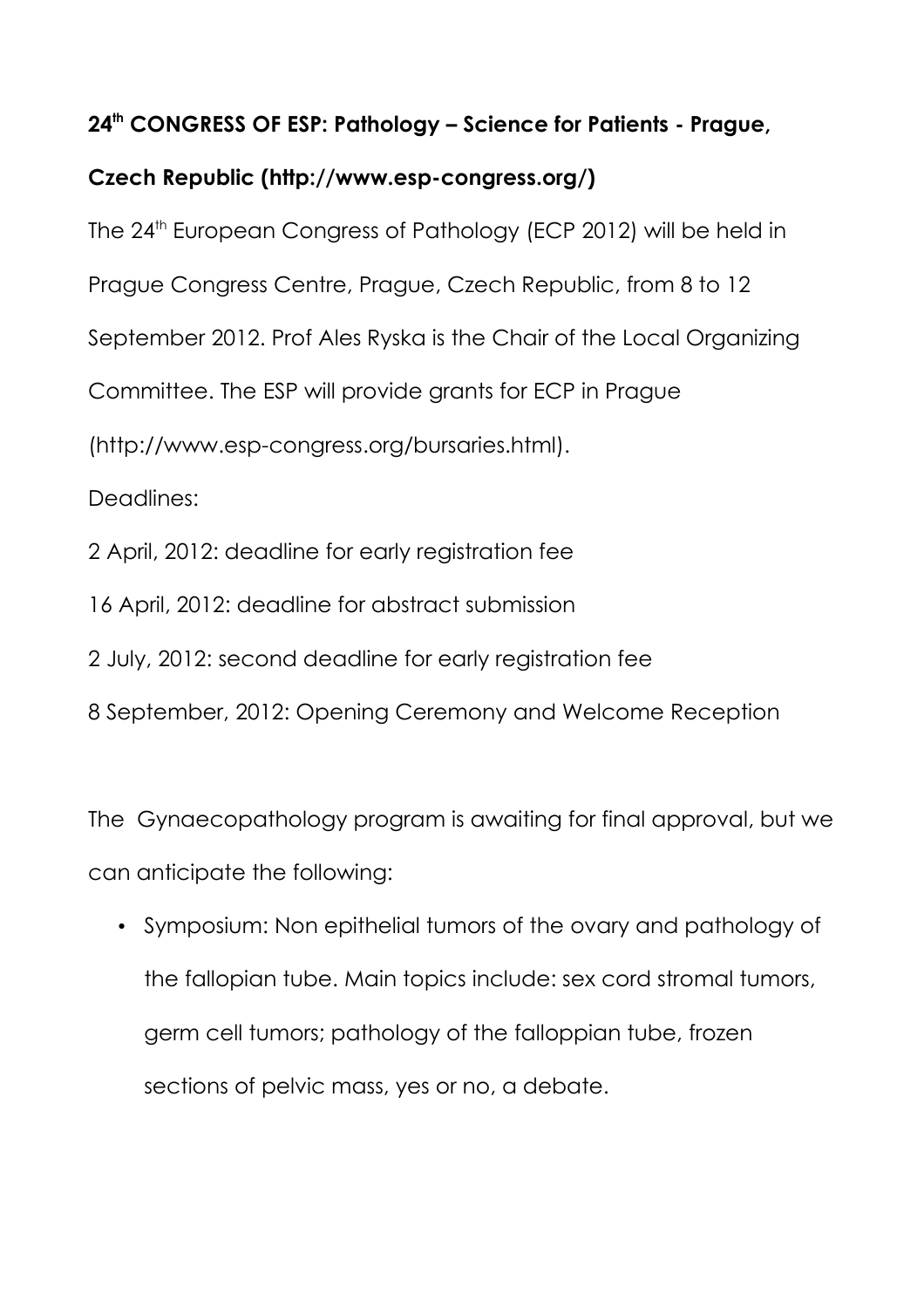- Short course: Advances in pathology of the ovary. Main topics include ovarian carcinomas : pathology and genetics, Immunotherapy in ovarian cancer, clinical/immunohistochemical/molecular correlation in the diagnosis of site of origin in ovarian metastasis, developments in the treatment of ovarian cancer.
- Videomicroscopy course.
- Business meeting: subject: Reporting in gynecologic pathology.
- Slide seminar.

## **COLLABORATIVE SCIENTIFIC PROJECTS**

During the last business meeting of the WG members in Helsinky, all WG members were welcomed to propose collaborative inter-institutional scientific projects to be developed among members. Exchange of young fellows to support such collaborative studies may be financially supported by appropriate grants.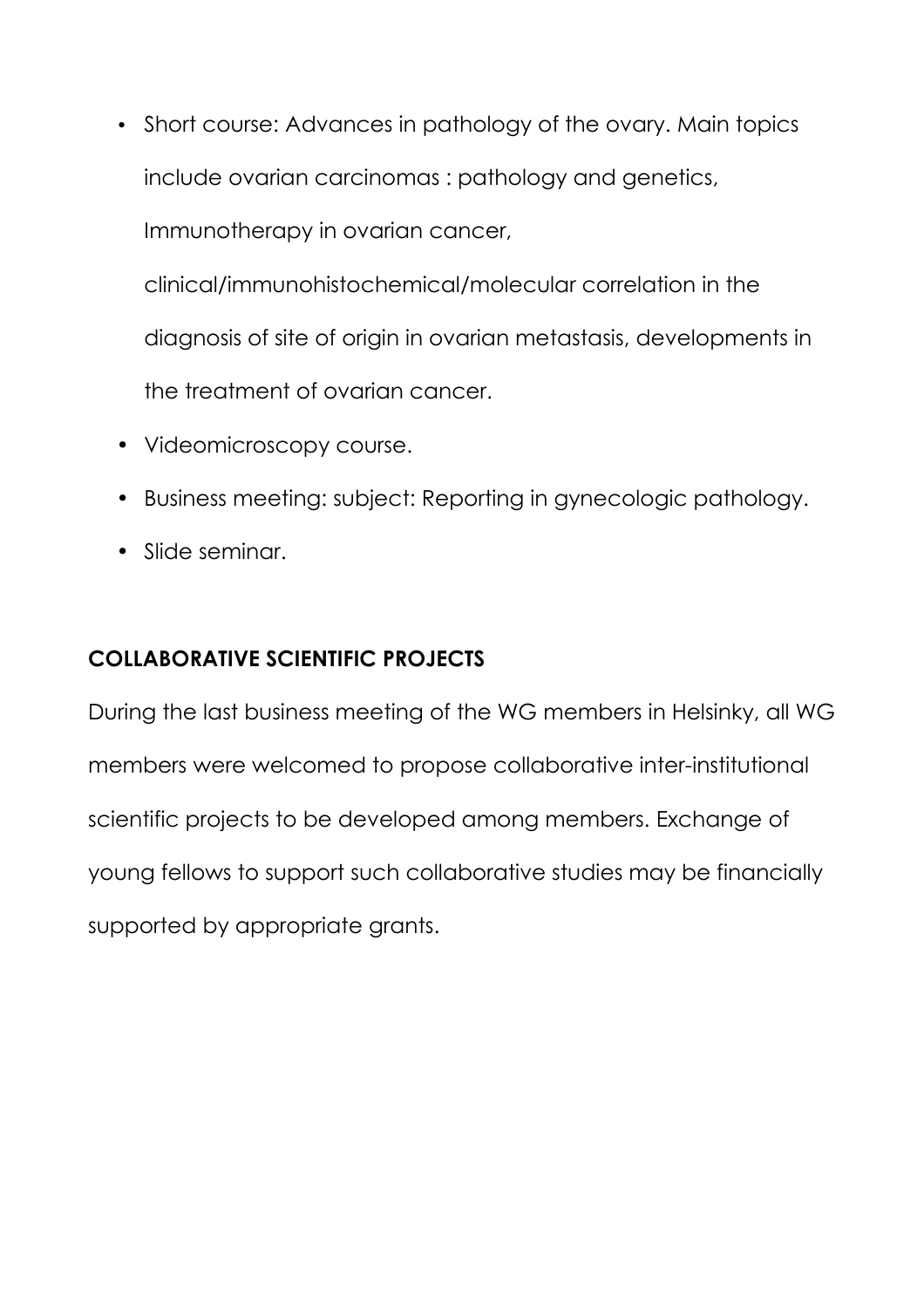## **LIST OF FORTHCOMING CONGRESSES AND COURSES OF INTEREST (2012)**

- February, 1-5. ASCP Gynecologic Pathology: a practical surgical and cytologic perspective. Indian Wells, Ca, USA. (<http://www.ascp.org./Store/Meetings/E121829.html>)
- March, 9. Lower Genital Tract Pathology. Birmingaham, United Kingdom. ([www.thebapg.org](http://www.thebapg.org/)).
- March, 17-23. United States & Canadian Academy of Pathology Meeting (USCAP). Vancouver, Canada. (http://www.uscap.org/index.htm?101reg/index.htm).
- March,18. Meeting of the International Society of Gynecological Pathologists, within USCAP , Vancouver, Canada. (<http://isgyp.com/>).
- April, 18-20. Postgraduate Course Diagnostic Gynecologic Pathology. Graz, Austria. (http//www.medunigraz.at/pathologie/1303).
- June, 15. Meeting of the British Association of Gynaecological Pathologists. London, United Kingdom. ([www.thebapg.org](http://www.thebapg.org/)).
- 21-23 September. Meeting: Gynaecological Pathology Oxford, United Kingdom. ([http://www.oxfordbrc.org/files/cohorts/20110726](http://www.oxfordbrc.org/files/cohorts/20110726-combined_programme-v1.pdf) [combined\\_programme-v1.pdf](http://www.oxfordbrc.org/files/cohorts/20110726-combined_programme-v1.pdf)).